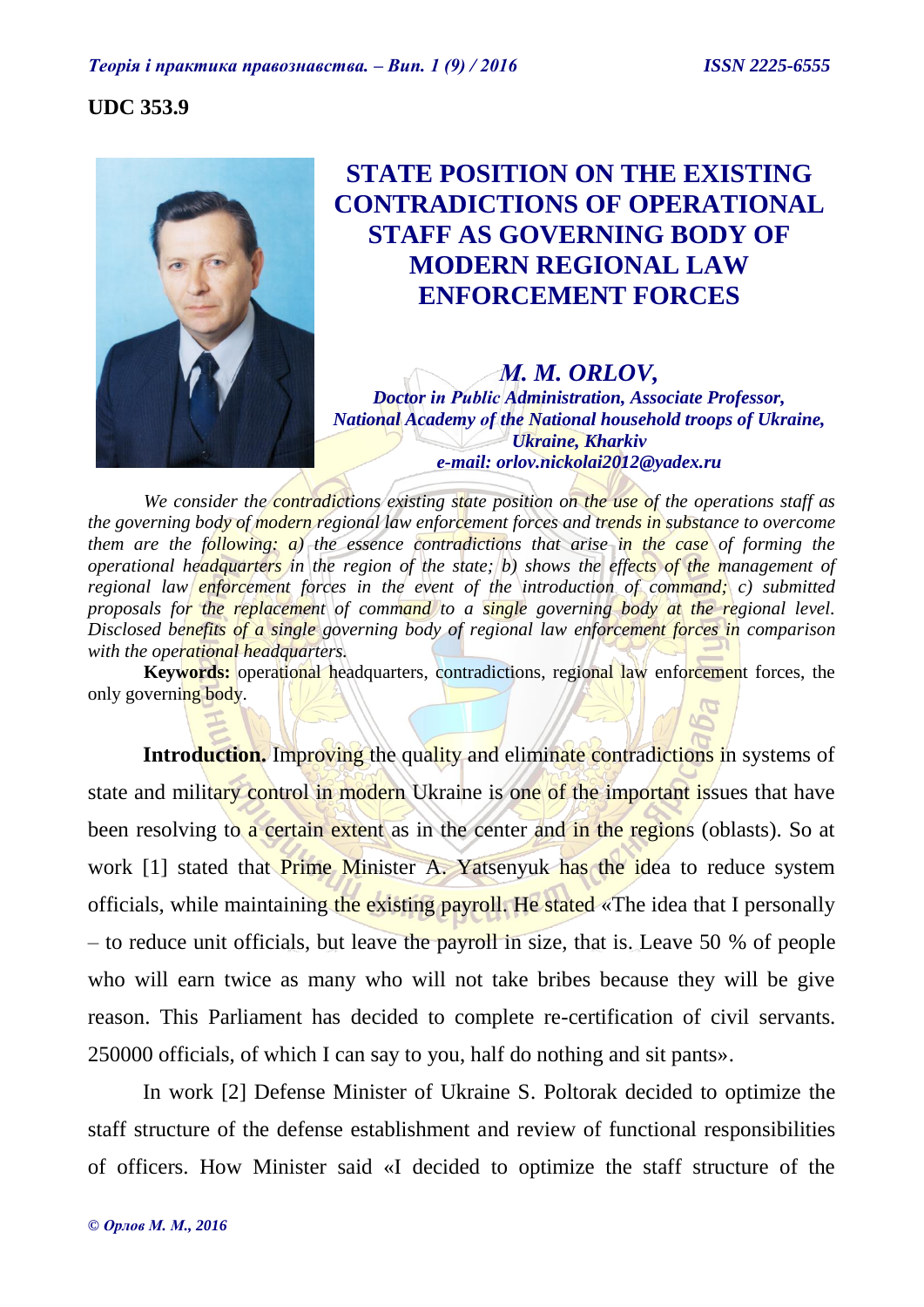Ministry of Defense of Ukraine and reviewing the functional responsibilities of officers of the Ministry. I must admit that it is impossible to work effectively in such a state of meditation – only 770 posts in the ministry. We have many people in their ability simply can not make decisions, and these people are in positions of responsibility». According to the authors, the same situation exists with operational headquarters that unfold under different conditions in Ukraine or its regions. In particular, there are some contradictions operations staff use a regional governing body of the modern forces of law and order, which requires statesmanship by interventions to eliminate these differences of opinion on the legislative level.

**Analysis of the literature and formulation of research problems.** The problems of formation of government dealing with many scientists. So in public authorities I. Kolosovsky [3], I. Kolosok [4], O. Bandurka  $[5]$  and others. In the field of command and control I. Kirichenko [6], I. Ezhel [7], M. Lytvyn, [8] and others. However, the author is not known to work wherever considered approaches to the formation of a single governing body of regional law enforcement forces that would eliminate the flaws of command that are unfolding in the region of the state in case of complications of the situation.

Operational headquarters in Ukraine often expandable to address both serous and minor cases that can be resolved by local authorities [9-10].

The purpose and objectives of the study. Discover the essence of the contradictions in the case of command functioning as bodies of regional law enforcement powers and based on this offer need to form a single governing body indicated by the throat at the head of regional state administration.

In work deals contradictions that do not conform to the principles of centralization of complex organizational structures, which include regional law enforcement forces [11].

*© Орлов М. М., 2016* **Main part:** As known, the governing body creates under the commander (chief), and the main component of the body is the headquarters. In [12] stated that the headquarters is the main governing body, but the justification of the operations staff is not specified for which the commander (chief), this body was created. This is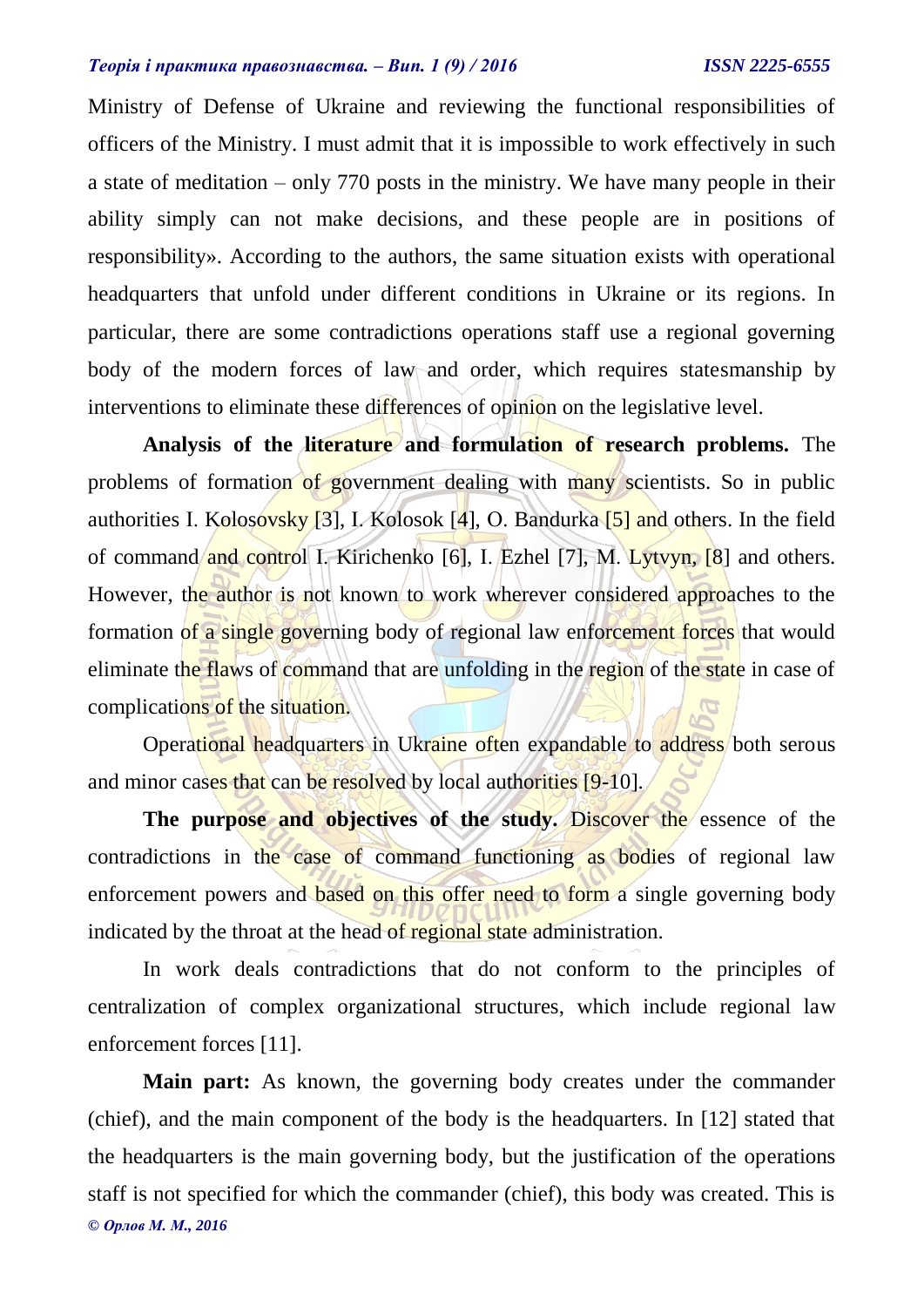# the *first contradiction.*

Of course, that created operational headquarters and its operation should expand and equip point (s) management. As described in the work [13], to date no detailed methodological apparatus on formation as a single point of management and their systems to defined qualitative and quantitative indicators, in addition to developments on certain issues [14].

When implementing the operational headquarters, it manages the regional forces of law and order and thus without the presence of management structure commander (chief) that gives grounds for violation of the basic principles of management, such as unity of command, centralization and flexibility management [15]. This is the *second contradiction.*

*Unity of command* is the commander (chief) has endow with the fullness of power in relation to subordinate and takes full responsibility for all aspects of life and activities of forces (troops). Commander (Chief) manages on a legal basis affords by the laws of the state; the provisions of the Constitution; instructions, orders and directives of senior leaders. Failure to do so may result in case of: bringing regional law enforcement forces in readiness for the intends use to increase time arrangements related to management process; control when moving objects control the area of the job – the loss of centralizes management; management organization in the immediate task – to deploy every power structure of command and control and own their communication centers that has scattered officers and operations staff leads to increased cycle time management. This is the *third contradiction.*

*© Орлов М. М., 2016* Centralization of the provision of the initiative in determining the methods and ways to perform the tasks implemented by means of management. In centrally management objective service and military (combat) actions, means and ways to achieve it is determined commander (chief). In case of uncertainty officer – commander (chief) violates the principle of centralized management. Failure to comply with this principle could lead, in the loss of personal responsibility for committed orders and legal responsibility for the results of the task; to increase cycle time management, leading to the need to increase officials of government and the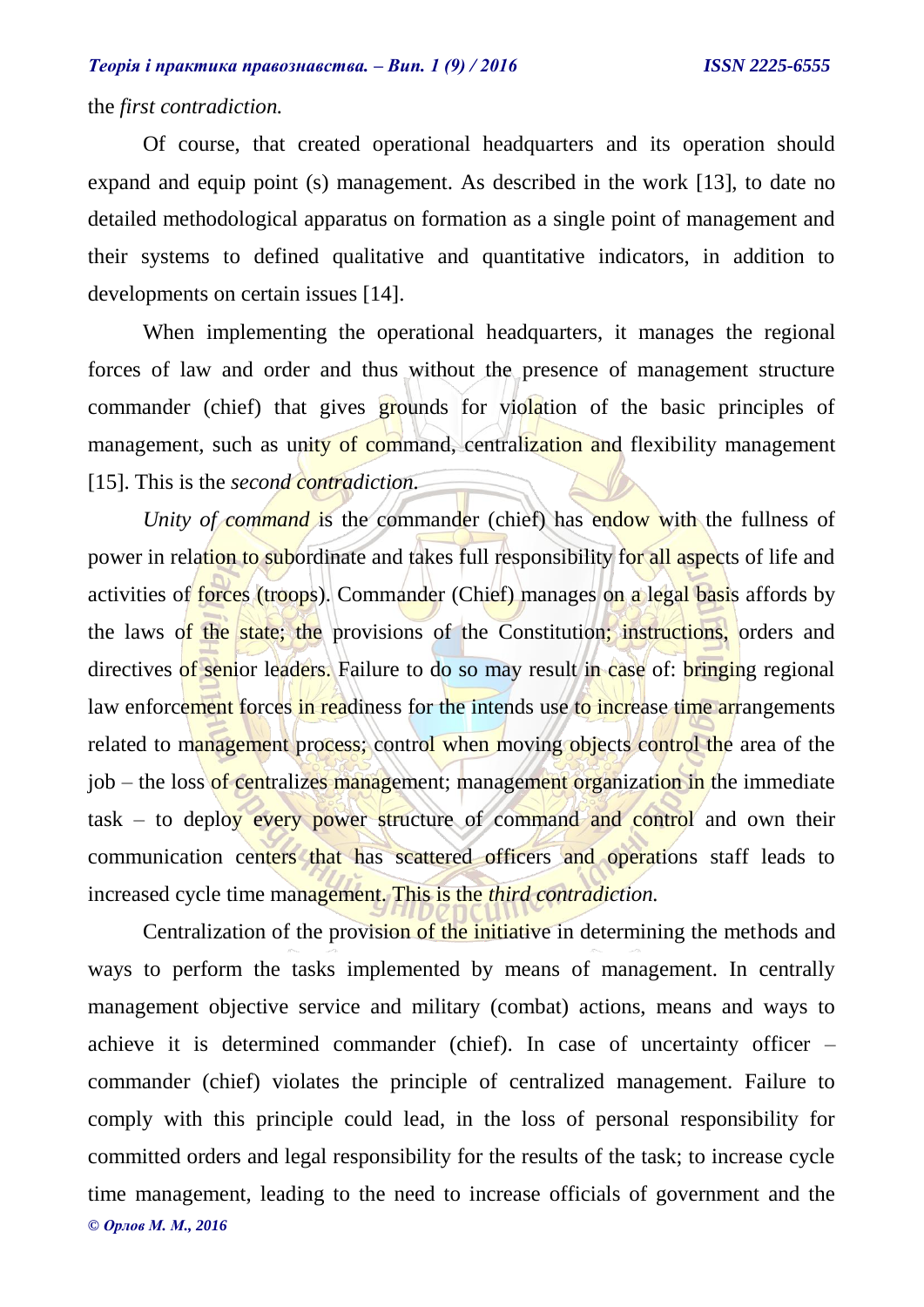number of facilities management in a dynamic operational environment variable in place of the special operation to curb unrest. This is the *fourth contradictions.*

*Flexible management* it is the ability of the commander (chief) promptly clarify the earlier decision, and if the situation has changed dramatically, abandon it and take a new decision and restructure management systems and methods of work under the new conditions of the situation. Flexibility of control is not only personally commander (chief), but the whole system of regional law enforcement forces. For this commander (chief) and the governing body should have reliable communication with subordinates (facilities management), always the situation, react to change it, go ahead of them and prevent possible complications. This control system must be automatic. Failure to do so may result in loss of control in terms of dynamically variable conditions in the place of the special operation to stop the unrest, and management of controls that are outside the venue. As described in the work [13], to date this control system is absent. This is the *fifth contradiction.*

So given above in the formation of command of the state in the region has obvious drawbacks, *which are as follows:* vacant manager in the region, which is subordinate to the operational headquarters; in practice, the only governments that shapes and executes the main burden is only the Ministry of Internal Affairs of Ukraine (if the challenges to stop riots); not defined functional relationship with the operational headquarters managing other law enforcement agencies and their staff, which includes regional law enforcement forces.

According to the authors, partial eliminating these contradictions is possible in case of establishing a single regional governing body, which will be subordinated to other organs, and capabilities are part of the regional law enforcement forces. For this region of the state body should lead the Head of the regional administration as senior officials of state authority in the region. It is necessary for this authority and status. Considering this, the operational headquarters in the regions (administrative territorial unit) can lead the head of the Ministry of Internal Forces of the region, who reports to the Chairman of the regional state administration, while his deputies will be senior officials of law enforcement agencies of the regional level.

*© Орлов М. М., 2016*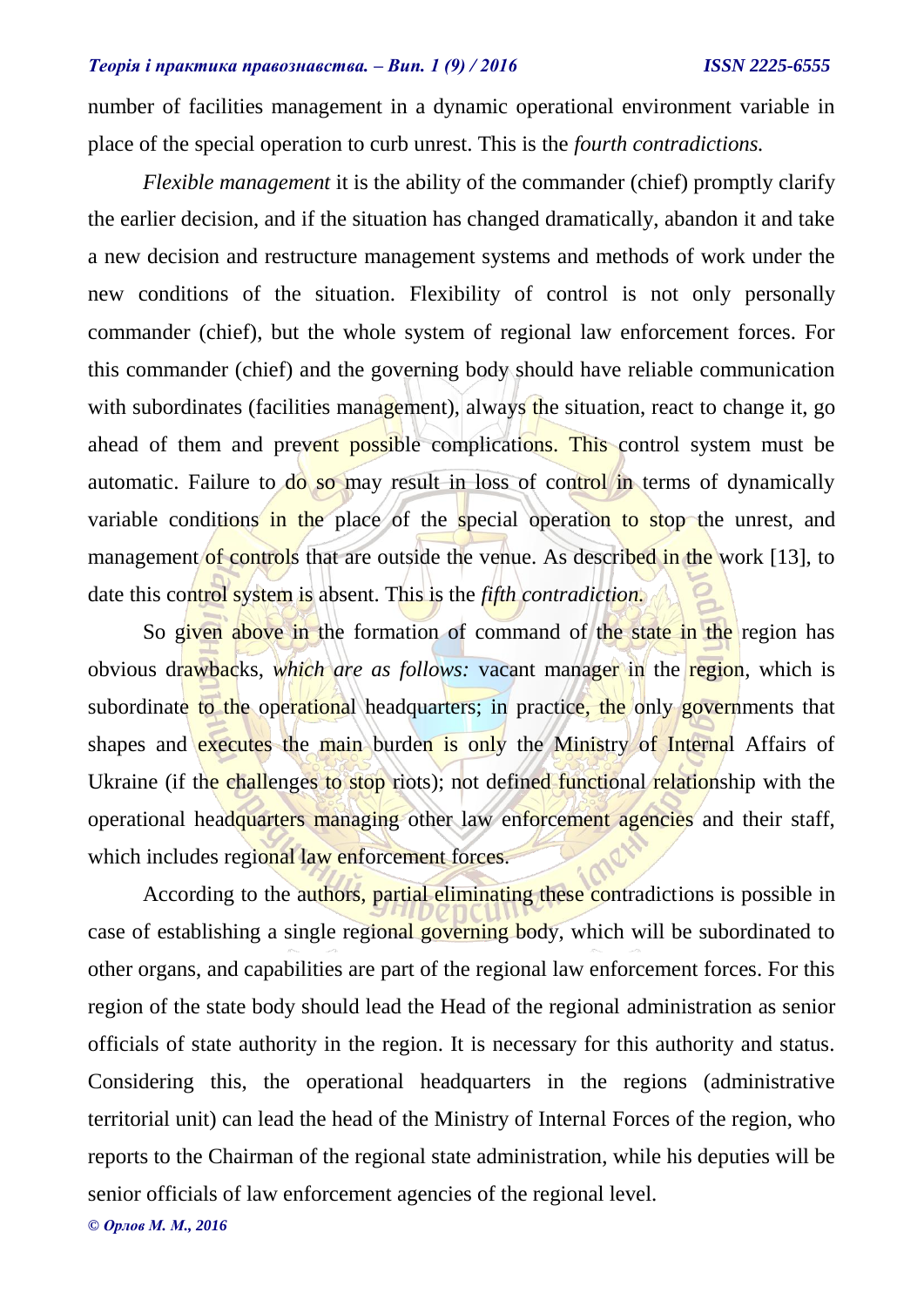If the deployment of operations staff in several regions of the state (set several areas) it may lead one of the deputy Minister of Internal Affairs of Ukraine.

In the case of a single governing body by the regional law enforcement objectives of the regional operational headquarters should be defined: monitoring the current operational situation in the region of the state; intelligence organization all available forces and means; management of regional law enforcement forces during rapid deployment; build a regional system of forces; management forces in their operational use; the interaction with the government, security forces deployed in the region of the state. Solving such problems requires pre-established regional system, components of which would be capable of providing efficient and sustainable management of regional law enforcement forces under any conditions of the situation.

Proposed approaches to the formation of the organizational structure of management of regional law enforcement forces will enable: a management system in the country referred to forces universally adaptable to similar systems from other law enforcement agencies, which simplifies the process of interaction; abandon common approaches to the formation of command and bring the organizational structures of management to real cases and problems that address regional law enforcement forces in the event of a complication of the situation; provide improved speed control because of the definition of commanders (chiefs) at the regional level.

So set up the organizational structure of the management of regional law enforcement forces should lead the oldest official executive in the region of the state (representatives of central executive power) and created and deployed regional management system should be sustainable and ensure effective implementation of their tasks.

*© Орлов М. М., 2016 The stability control system* is estimated ability to maximize the amount of valuable and reliable information management that circulates between bodies and objects management during peak hours, while minimizing cycle time management. The stability control system achieved through sustainability of all its components, and management efficiency – through the management of the quality factor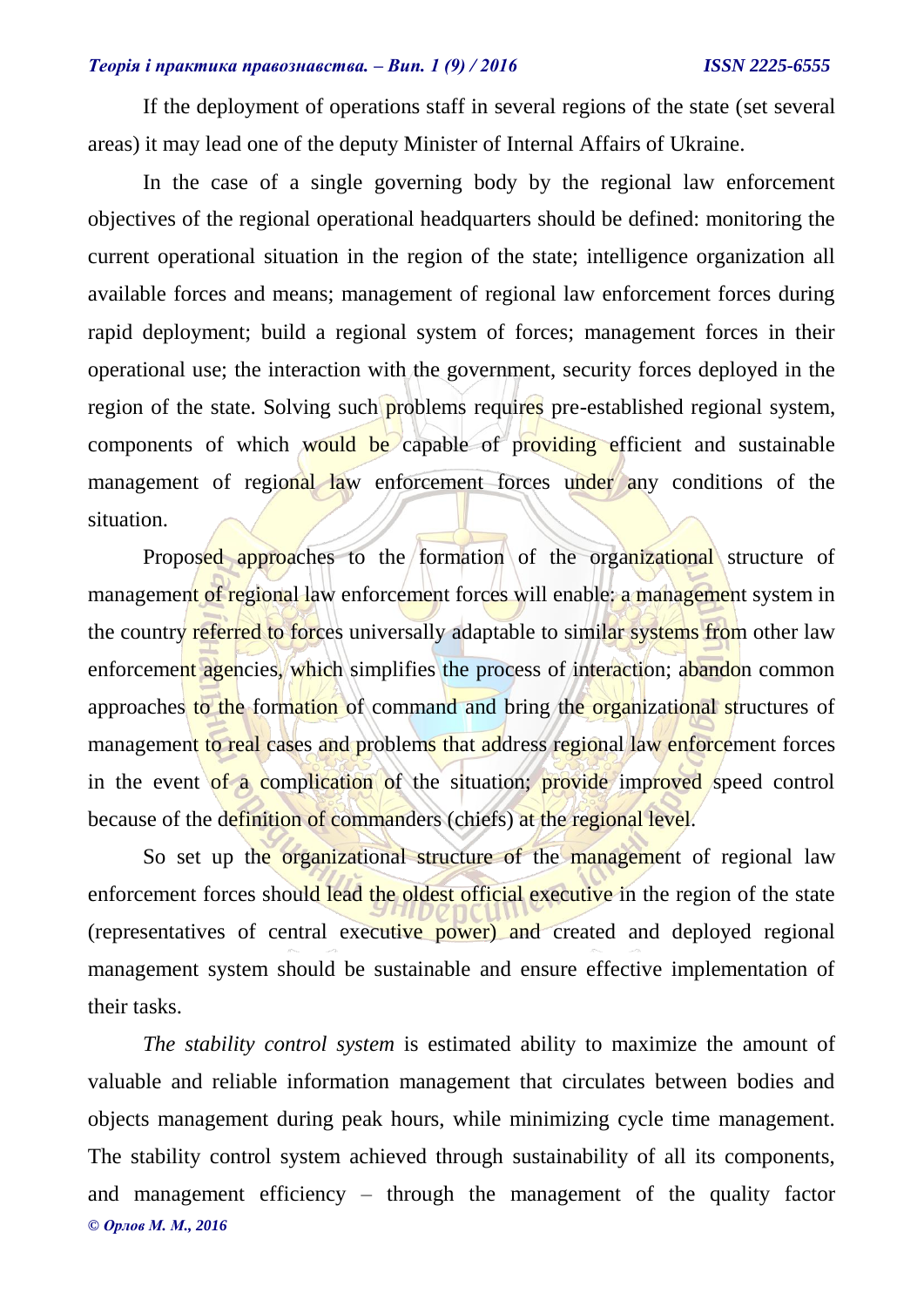management.

In general, the structure formed by the system of regional law enforcement, which is headed by a single governing body should ensure sustainable and efficient management of forces in any conditions of the situation in the case of dynamic movement in space and time facilities management (subordinate authorities) in the region state.

**Discussion of results.** In work presented the need to form a single governing body of regional law enforcement forces led throat Regional State Administration, which would replace a number of command that are unfolding in the region and the state have significant drawbacks as the governing body. These shortcomings revealed by as existing contradictions.

At work deals contradictions that do not conform to the principles of centralization of complex organizational structures, which include regional law enforcement forces. [11]

**Conclusions.** Affected by the formation of a single body on management by the regional law enforcement expands the concept of regional authorities in Ukraine. Allows a state-level body that can ensure sustainable and efficient management specified by the difficult conditions in the socio-political situation in the region of the state.

Directions for further research can be considered: legislative support transition from structural to functional and structural information and method of formation of any organ of state power and military control.

#### **Список літератури:**

1. *Петрук Марта*. А. Яценюк розказав про свою ідею щодо скорочення апарату чиновників [Електронний ресурс] / Марта Петрук. – Режим доступу : http://www.unn.com.ua /uk/news/1370131-a-yatsenyuk-rozkazav-pro-svoyu-ideyu-schodo-skorochennya-aparatuchinovnikiv.

2. Полторак планує скоротити штат і віддати деякі свої повноваження заступникам міністра і начальникам департаментів [Електронний ресурс]. Режим доступу [http://www.newsru.ua/ukraine/30mar2016/poltorak\\_ministerstvo.html.](http://www.newsru.ua/ukraine/30mar2016/poltorak_ministerstvo.html)

3. *Колосовська, І. І.* Формування іміджу місцевих державних адміністрацій в Україні : автореф. дис. ... канд. держ. упр. 25.00.02 / І. І. Колосовська ; Національна академія державного управління при Президентові України. – Київ, 2004. – 20 с.

*© Орлов М. М., 2016* 4. *Колосок, С. В.* Зв'язки з громадськістю у формуванні іміджу органів державного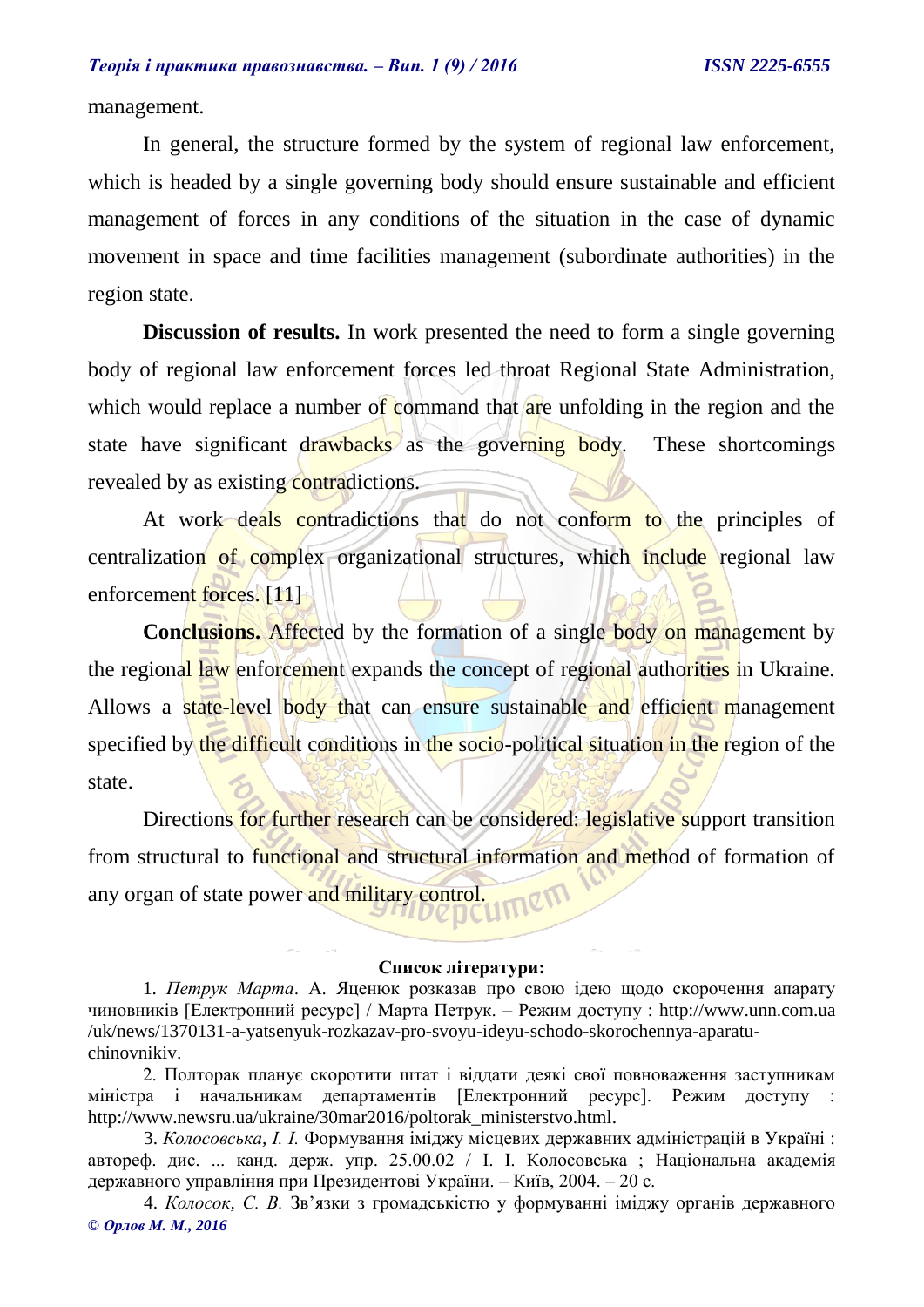управління : автореф. дис. ... канд. держ. упр. : 25.00.01 / С. В. Колосок ; Національна академія державного управління при Президентові України. – Київ, 2003. – 20 с.

5. *Бандурка, О. М.* Основи управління в органах внутрішніх справ України: теорія. досвід, шляхи удосконалення / О. М. Бандурка. – Харків : Основа, 1996. – 398 с.

6. Кириченко, С. О. Система управління Збройних Сил України: ретроспективний аналіз і перспективи розвитку / С. О. Кириченко // Наука і оборона. – 2007. – № 2. – С. 11–16.

7. *Єжель, С. М.* Особливості організації управління обороною держави / С. М. Єжель // Наука і оборона. – 2006. – № 3. – С. 9–11.

8. *Литвин, М. М.* Нові підходи до реформування державної прикордонної служби України / М. М. Литвин // Честь і закон : наук.-практ. журн. – Харків : Акад. ВВ МВС України, 2008. – № 4. – С. 43–47.

9. На доручення Прем'єр-Міністра в Україні створено оперативні штаби у разі виникнення стихійного лиха [Електронний ресурс]. – Режим доступу : http://7dniv.info /politics/13660-na-doruchennya-prem-er-ministra-v-ukrajini-stvoreno-operativni-shtabi.html.

10. В Україні створено оперативний штаб для боротьби з пожежами, та з метою недопущення потрапляння вогню з Росії на територію України [Електронний ресурс]. -Режим доступу : http://24tv.ua/v ukrayini dlya borotbi z pozhezhami stvorili operativni \_shtabi\_n40064.

11. *Корниенко, М. В.* Деятельность органов внутренних дел по обеспечению правопорядка при сложной оперативной обстановке (по материалам МВД Украины) : монография / М. В. Корниенко. – Москва: Моск. ин-т МВД России, 2002. – 202 с.

12. *Орлов, М. М.* Напрями удосконалення служби штабів внутрішніх військ в сучасних умовах / М. М. Орлов, О. С. Надточий // Честь і закон : наук.-практ. журн. – Харків : Акад. ВВ МВС України, 2014. – № 1. – С. 19–22.

13. *Орлов, М. М.* Можливості системи управління Національної гвардії України / М. М. Орлов, О. Ю. **Гохов // Тези доповідей на VII наук.-практ.** конф. «Наукове забезпечення службово-б<mark>ойової</mark> діяльності Національної гвардії України», 31 березня 2016 р. – Харків: Національн<mark>а акаде</mark>мія Національної гвардії України, 2016. – С. 24–26.

14. *Orlov, N. M.* State going near a necessity and directions of the centralized planning of points for the **tactical link** of management of the national household troops of Ukraine / N. M. Orlov // Власть и общество : науч. журн. открытой дипломатии (Грузия). – 2016. – № 1 (37). – С. 28–39.

15. *Орлов, М. М.* Теоретичні основи обґрунтування необхідності удосконалення системи управління регіональних сил охорони правопорядку (Теоретичні викладки до дисертаційної роботи) / М. М. Орлов. – Харків : Акад. ВВ МВС України, 2009. – 42 с.

## **References:**

1. Petruk, Marta. (2016). A. Yatsenyuk rozkazav pro svoyu ideyu shchodo skorochennya aparatu chynovnykiv. www.unn.com.ua. Retrived from: http://www.unn.com.ua/uk/news/1370131a-yatsenyuk-rozkazav-pro-svoyu-ideyu-schodo-skorochennya-aparatu-chinovnikiv [In Ukrainian].

2. Poltorak planuye skorotyty shtat i viddaty deyaki svoyi povnovazhennya zastupnykam ministra i nachal'nykam departamentiv. (2016). www.newsru.ua. Retrived from: [http://www.newsru.ua/ukraine/30mar2016/poltorak\\_ministerstvo.html](http://www.newsru.ua/ukraine/30mar2016/poltorak_ministerstvo.html) [In Ukrainian].

3. Kolosovs'ka, I. I. (2004). Formuvannya imidzhu mistsevykh derzhavnykh administratsiy v Ukrayini. Extended abstract of candidate's thesis. Natsional'na akademiya derzhavnoho upravlinnya pry Prezydentovi Ukrayiny. Kyiv [In Ukrainian].

4. Kolosok, S. V. (2003). Zv"yazky z hromads'kistyu u formuvanni imidzhu orhaniv derzhavnoho upravlinnya. Extended abstract of candidate's thesis. Natsional'na akademiya derzhavnoho upravlinnya pry Prezydentovi Ukrayiny. Kyiv [In Ukrainian].

5. Bandurka, O. M. (1996). Osnovy upravlinnya v orhanakh vnutrishnikh sprav Ukrayiny: teoriya. dosvid, shlyakhy udoskonalennya. Kharkiv: Osnova [In Ukrainian].

*© Орлов М. М., 2016* 6. Kyrychenko, S. O. (2007). Systema upravlinnya Zbroynykh Syl Ukrayiny: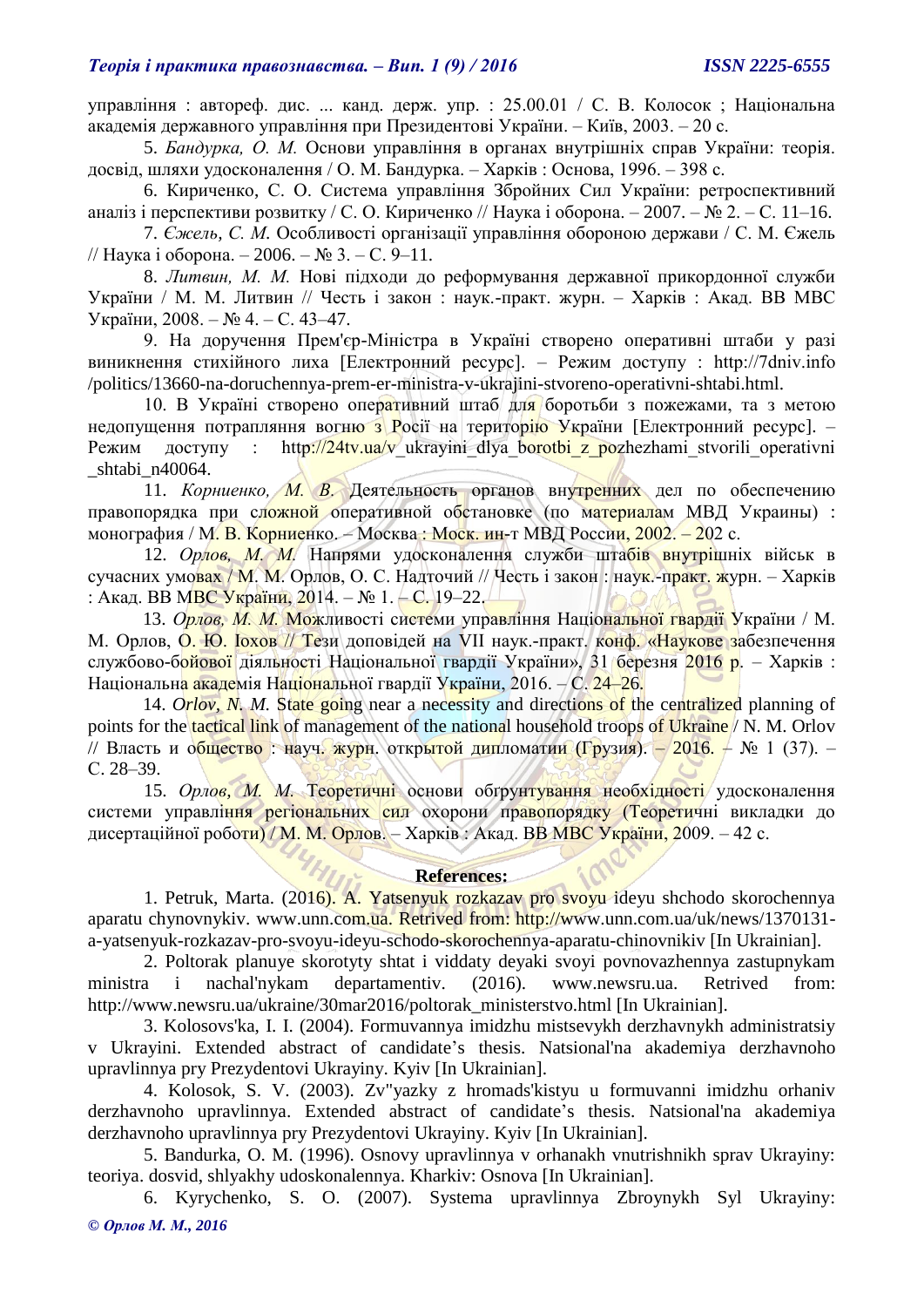retrospektyvnyy analiz i perspektyvy rozvytku. Nauka i oborona, 2, 11–16 [In Ukrainian].

7. Yezhel', S. M. (2006). Osoblyvosti orhanizatsiyi upravlinnya oboronoyu derzhavy. Nauka i oborona, 3, 9–11 [In Ukrainian].

8. Lytvyn, M. M. (2008). Novi pidkhody do reformuvannya derzhavnoyi prykordonnoyi sluzhby Ukrayiny. Chest' i zakon: nauk.-prakt. zhurn. Kharkiv: Akad. VV MVS Ukrayiny, 4, 43–47 [In Ukrainian].

9. Na doruchennya Premyer-Ministra v Ukrayini stvoreno operatyvni shtaby u razi vynyknennya stykhiynoho lykha. (2016). Retrived from: [http://7dniv.info/politics/13660-na](http://7dniv.info/politics/13660-na-doruchennya-prem-er-ministra-v-ukrajini-stvoreno-operativni-shtabi.html)[doruchennya-prem-er-ministra-v-ukrajini-stvoreno-operativni-shtabi.html](http://7dniv.info/politics/13660-na-doruchennya-prem-er-ministra-v-ukrajini-stvoreno-operativni-shtabi.html) [In Ukrainian].

10. V Ukrayini stvoreno operatyvnyy shtab dlya borot'by z pozhezhamy, ta z metoyu nedopushchennya potraplyannya vohnyu z Rosiyi na terytoriyu Ukrayiny. (2016). 24tv.ua. Retrived from: [http://24tv.ua/v\\_ukrayini\\_dlya\\_borotbi\\_z\\_pozhezhami\\_stvorili\\_operativni\\_shtabi\\_n40064](http://24tv.ua/v_ukrayini_dlya_borotbi_z_pozhezhami_stvorili_operativni_shtabi_n40064) [In Ukrainian].

11. Kornyenko, M. V. (2002). Deyatel'nost' orhanov vnutrennykh del po obespechenyyu pravoporyadka pry slozhnoy operatyvnoy obstanovke (po materyalam MVD Ukrayny). Moskva: Mosk. un-t MVD Rossyy.

12. Orlov, M. M. (2014). Napryamy udoskonalennya sluzhby shtabiv vnutrishnikh viys'k v suchasnykh umovakh. Chest' i zakon: nauk.-prakt. zhurn. Kharkiv: Akad. VV MVS Ukrayiny, 1. 19–22 [In Ukrainian].

13. Orlov, M. M. (2016). Mozhlyvosti systemy upravlinnya Natsional'noyi hvardiyi Ukrayiny. Tezy dopovidey na VII nauk.-prakt. konf. «Naukove zabezpechennya sluzhbovoboyovoyi diyal'nosti Natsional'noyi hvardiyi Ukrayiny», 31 ber. Kharkiv: Natsional'na akademiya Natsional'noyi hvardiyi Ukrayiny, 24–26 [In Ukrainian].

14. Orlov, N. M. (2016). State going near a necessity and directions of the centralized planning of points for the tactical link of management of the national household troops of Ukraine. Vlast' y obshchestvo: nauch. zhurn. otkritoy dyplomatyy (Georgia), 1 (37), 28–39.

15. Orlov, M. (2009). Teoretychni osnovy obgruntuvannya neobkhidnosti udoskonalennya systemy upravlinnya rehional'nykh syl okhorony pravoporyadku (Teoretychni vykladky do dysertatsiynoyi roboty). Kharkiv: Akad. VV MVS Ukrayiny [In Ukrainian].

*Орлов М. М.* **Державницька позиція відносно існуючого протиріччя щодо застосування оперативного штабу як органу управління сучасними регіональними силами охорони правопорядку.**

*Розглянуто державницьку позицію відносно існуючого протиріччя щодо застосування оперативного штабу як органу управління сучасними регіональними силами охорони правопорядку та напрямки їх подолання, зокрема: розкрито сутність протиріч, які виникають у разі формування оперативних штабів в регіоні держави; показано наслідки з організації управління регіональними силами охорони правопорядку у разі запровадження оперативних штабів; запропоновано замінити оперативні штаби єдиним органом управління регіонального рівня. Розкрито переваги застосування єдиного органу управління регіональними силами охорони правопорядку порівняно з оперативними штабами.*

**Ключові слова:** оперативний штаб; протиріччя; регіональні сили охорони правопорядку; єдиний орган управління.

# *Орлов Н. М.* **Государственная позиция относительно существующих противоречий по применению оперативного штаба как органа управления современными региональными силами охраны общественного порядка.**

*Рассмотрена государственная позиция относительно существующего противоречия по применению оперативного штаба как органа управления современных региональных сил охрани общественного порядка и направления их преодоления, а именно: раскрыта сущность противоречий, возникающих при формировании оперативных штабов в регионе страны; показаны возможные последствия при организации управления региональными*